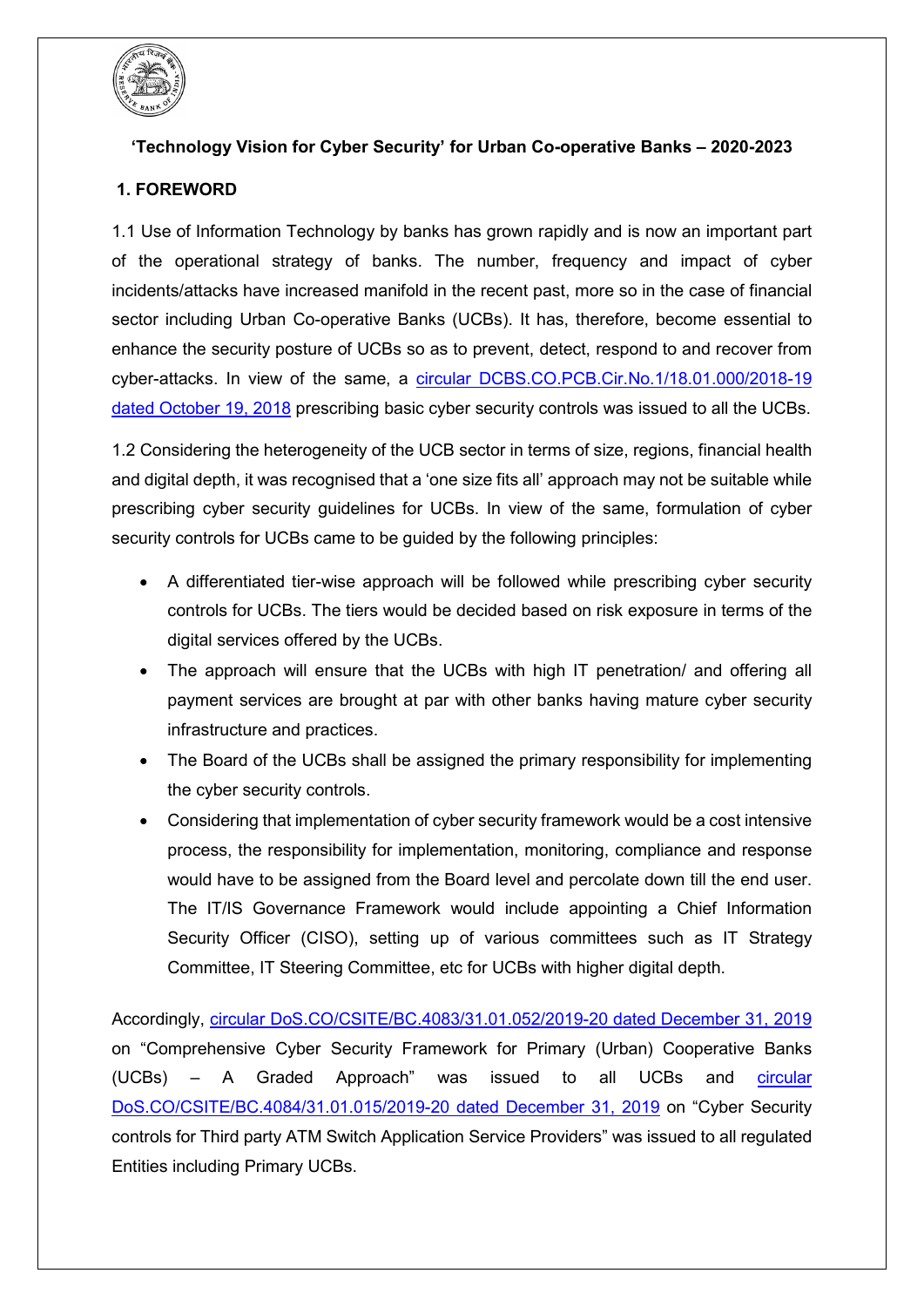**'Vision for Cyber Security' for UCBs – 2023**

**Enhancing the cyber security posture of the Urban Co-operative banking sector against evolving IT and cyber threat environment through a five-pillared strategic approach GUARD., viz., - Governance Oversight, Utile Technology Investment, Appropriate Regulation and Supervision, Robust Collaboration and Developing necessary IT, cyber security skills set**.

To accomplish the Vision, the Mission is established with following action points

### **Mission – Specific Action Points**

#### **Governance Oversight**

- i. Focus on Board Oversight over Cyber security
- ii. IT Vision document

#### **Utile Technology Investment**

- iii. Creation of reserve/ fund for implementation of IT/ cyber security projects
- iv. Management of Business IT Assets
- v. Banking Services Availability

### **Appropriate Regulation and Supervision**

vi. Supervisory reporting framework

vii. Appropriate guidance in implementing secure practices

### **Robust Collaboration**

- viii. Forum to share best Practices and discuss practical issues and challenges
	- ix. CISO Forum for UCBs
	- x. Adoption of Cloud Services Phase I

#### **Developing necessary IT, cyber security skills set**

- xi. Imparting technical Skills to manage IT and Cyber Security
- xii.Providing awareness/ training for all UCBs on cyber security

The details of the action points enumerated in the Mission statement is given below.

### **Governance Oversight**

### **2.1 Focus on Board Oversight over Cyber security**

As is advised in the Comprehensive Cyber Security Framework for UCBs, the Board of Directors is ultimately responsible for the information security of the UCB and shall play a proactive role in ensuring an effective IT (Information Technology) and IS (Information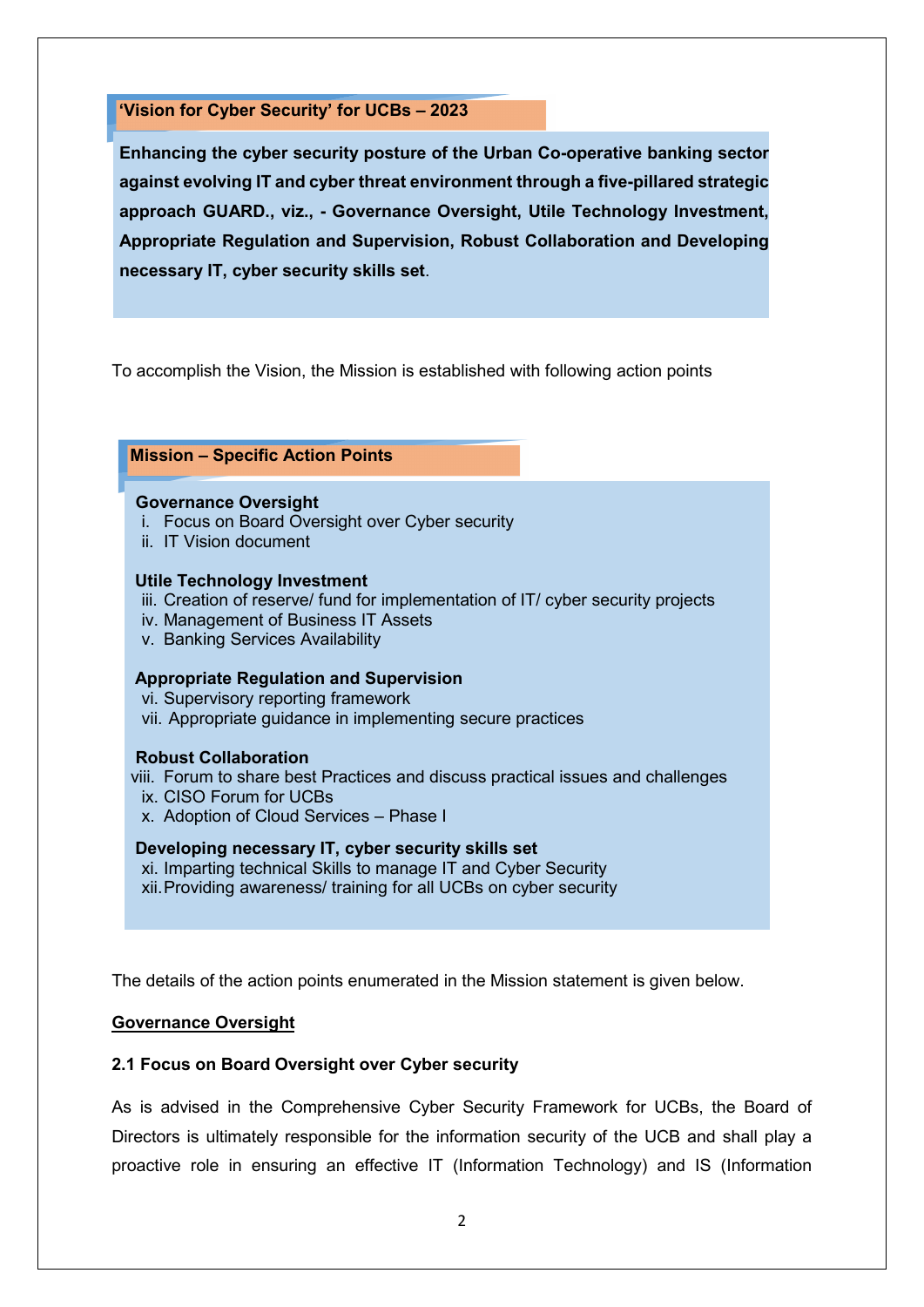Security) governance. Therefore, matters related to cyber security needs to be part of discussion in the Board meetings. In this regard, instructions will be issued to banks to include the review on cyber security posture along with specific indicators, as part of the calendar of reviews to be submitted to the Board of Directors during its meetings. (**Action**: RBI: 2020)

### **2.2 IT Vision document**

Today, almost every UCB is at some stage of technology adoption including expanding their footprint on digital delivery channels: Core banking solution (CBS), or digital delivery channels such as internet banking, mobile banking and ATMs. UCBs could play a crucial role in furthering financial inclusion. Technology is increasingly becoming the key business driver for the banking sector including UCBs to deliver their services to its customers. Therefore, UCBs need to develop their own technology vision document outlining their plans to incorporate IT solutions into their business in a secure manner. This vision document shall provide guidelines that can be used by the banks to design, develop, and implement IT operations not only as an organisational capability but as a strategic asset. The vision document should compulsorily have timelines for achieving the desired results. The banks should put in place a mechanism to review the vision document on periodic basis to reflect the changes as mandated by the regulator from time to time. (**Action**: For UCBs in Level 2 to 4 : 2021; For UCBs in Level 1: 2022)

### **Utile Technology Investment**

### **2.3 Creation of reserve/ fund for implementation of IT/ cyber security projects**

Considering that implementation of cyber security controls will be capital intensive, UCBs may consider creating a reserve/ fund earmarked for implementing IT/ cyber security projects. This reserve may be created out of its annual net profits over a period of time. To start with, an approach paper may be brought out by NAFCUB and Federations of UCB in Phase I and creation of fund may be carried out in Phase II.

(**Action**: Phase I - NAFCUB and Federations of UCB: All UCBs: 2022)

## **2.4 Management of Business IT Assets**

The UCBs should have proper monitoring of lifecycle of its IT assets, both hardware and software, so as not to run the risk of operating obsolete hardware/ software. Therefore, UCBs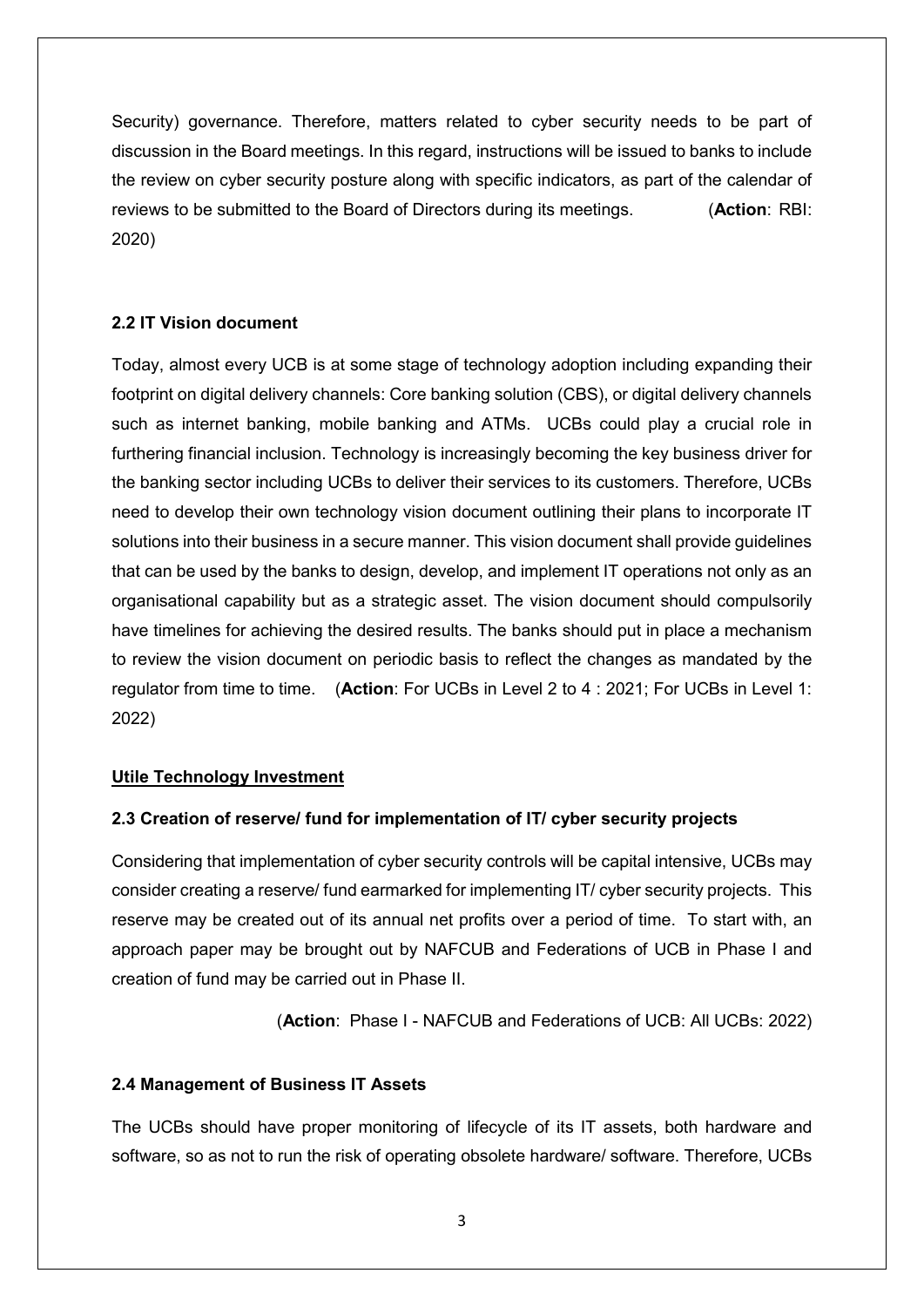shall endeavour to invest and upgrade their IT inventory with supporting IT infrastructure and facilities to ensure that IT infrastructure is not exposed to risk due to obsolete hardware/software. Furthermore, a comprehensive process for Software License Management (SLM) shall be implemented by the UCBs. Review and appraisal of IT assets (criticality, privilege access, password policy, etc.) may be conducted by UCBs atleast on a yearly basis. (**Action**: For UCBs in Level 2 to 4 : 2021; For UCBs in Level 1: 2022)

### **2.5 Banking Services Availability**

Unforeseen circumstances at times create major operational disruptions posing substantial risk to the continued operation and functioning of UCBs. To effectively address the risk, UCBs shall have a Business Continuity Plan (BCP) for all processes covering the aspects not just limited to the availability of backup systems and ensure that it is well-communicated, wellrehearsed and reviewed periodically. Based on the requirement, this shall also discuss adopting to establish a secure elastic digital workplace, on need basis, as BCP encompasses inter-alia business, technological and human aspects in compliance with extant regulatory instructions. The focus may be on prioritizing systems and processes in terms of their importance for keeping business operating smoothly and safely. (**Action**: For UCBs in Level 2 to 4 : 2021; For UCBs in Level 1: 2022)

### **Appropriate Regulation and Supervision**

### **2.6 Supervisory reporting framework**

As per extant instructions, UCBs have been advised to report immediately all unusual cyber security incidents (whether they were successful or mere attempts) to RBI, apart from other concerned authorities. Further, considering the large number of UCBs, an effective offsite supervision of UCBs will be setup to monitor compliance of UCBs with respect to cyber security guidelines as well as to have an overall and up-to-date understanding of the cyber security posture of the UCB sector. (**Action**: RBI: 2021)

Digital regulatory reporting shall be explored for automation based on a predetermined interpretation of the relevant regulations and straight through reporting to the regulator in a standard format. (**Action**: RBI: 2022)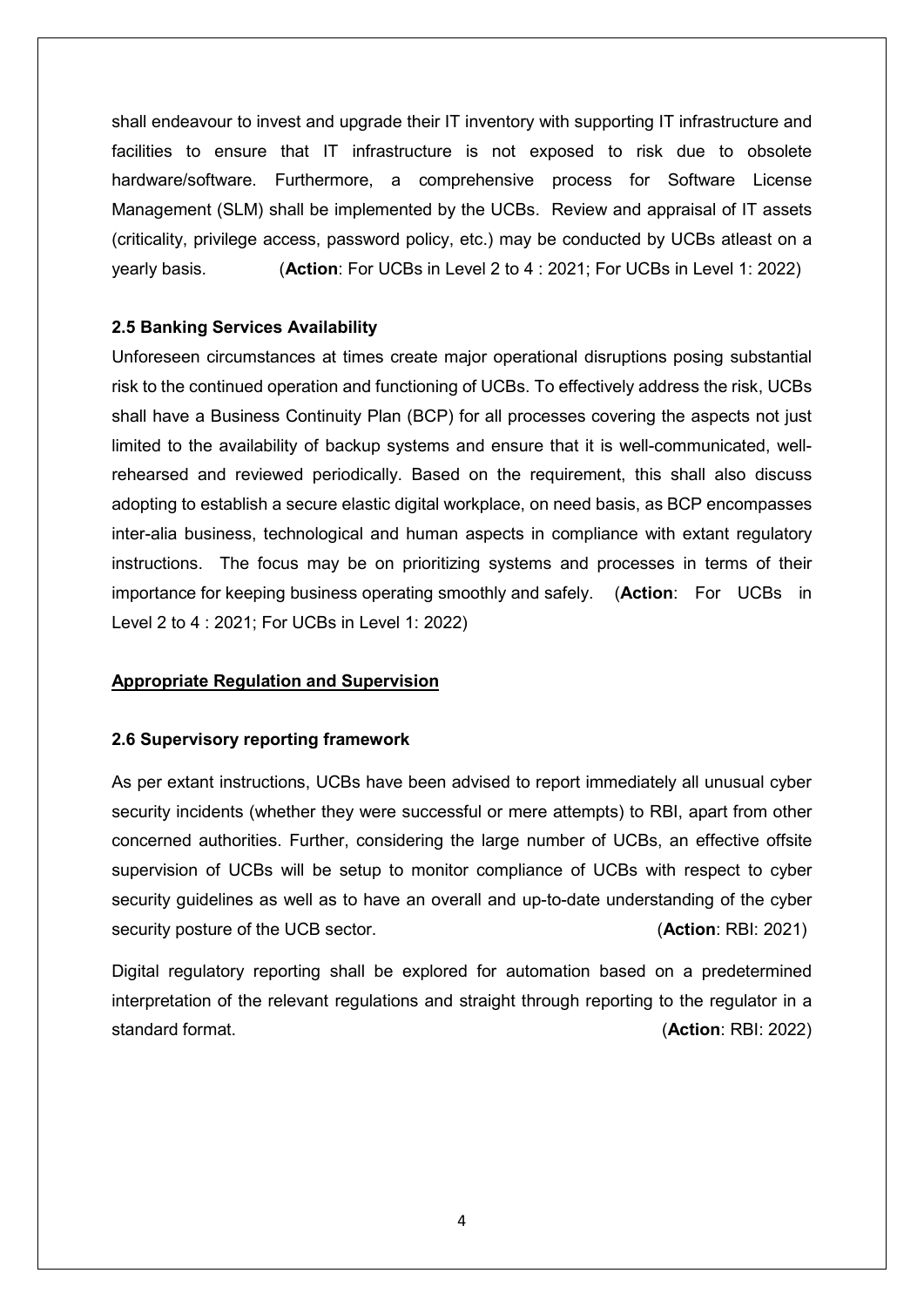### **2.7 Appropriate guidance in implementing secure practices**

A uniform 'Cyber Security Hygiene' document for all the cooperative banks shall be issued. This document shall essentially cover various best practices seen across the supervised entities in different areas including Privilege access management, network segmentation, secure configuration, Security incident and event management which could be used by UCBs as a reference document for implementing applicable controls. Further, it shall be reviewed at periodic intervals to counter effectively the ever-changing threat landscape and continuously increase the 'Cyber Security Hygiene' to improve the overall UCBs cyber resiliency.

(**Action**: RBI: 2021)

### **Robust Collaboration**

### **2.8 Forum to share best Practices and discuss practical issues and challenges**

UCBs may explore the possibility of setting up a forum at State/regional level in which key personnel and/or management from various banks and other relevant stakeholders (e.g. thirdparty providers) may interact and coordinate on cyber security aspects on a periodic basis. The forum can also act as a platform for UCBs in benchmarking their practices with peers, sharing of threat intelligence, exploring their strengths and weaknesses in combating cyber threats. The forum can meet at least on a half yearly basis, to start with, to share best practices and discuss practical issues and challenges in the adoption and implementation of controls.

(**Action**: All Federations of UCB: 2021)

## **2.9 CISO Forum for UCBs**

It is necessary to keep track of technology changes and to develop cyber security response processes. New technologies and concepts are required to be explored to ascertain if they add substantial business benefits. To this effect, as in the case for commercial banks, IDRBT may set up a separate CISO forum for UCBs to engage with them more closely. Considering the number of UCBs, initially, this could be set up for Level 3 and 4 UCBs (graded as per Comprehensive Cyber Security Framework) and engage with them at least on a quarterly basis. (**Action**: IDRBT: 2021)

## **2.10 Adoption of Cloud Services – Phase I[1](#page-4-0)**

The cost for implementing cyber security controls could be an impediment considering the limited capital of the UCBs. Cost effective technologies such as cloud (preferably community) based services may be used for implementing IT solutions and cyber security controls after

<span id="page-4-0"></span> $1$  On its completion, Phase 2 would discuss about implementation under the  $2^{nd}$  pillar – Utile technology investment